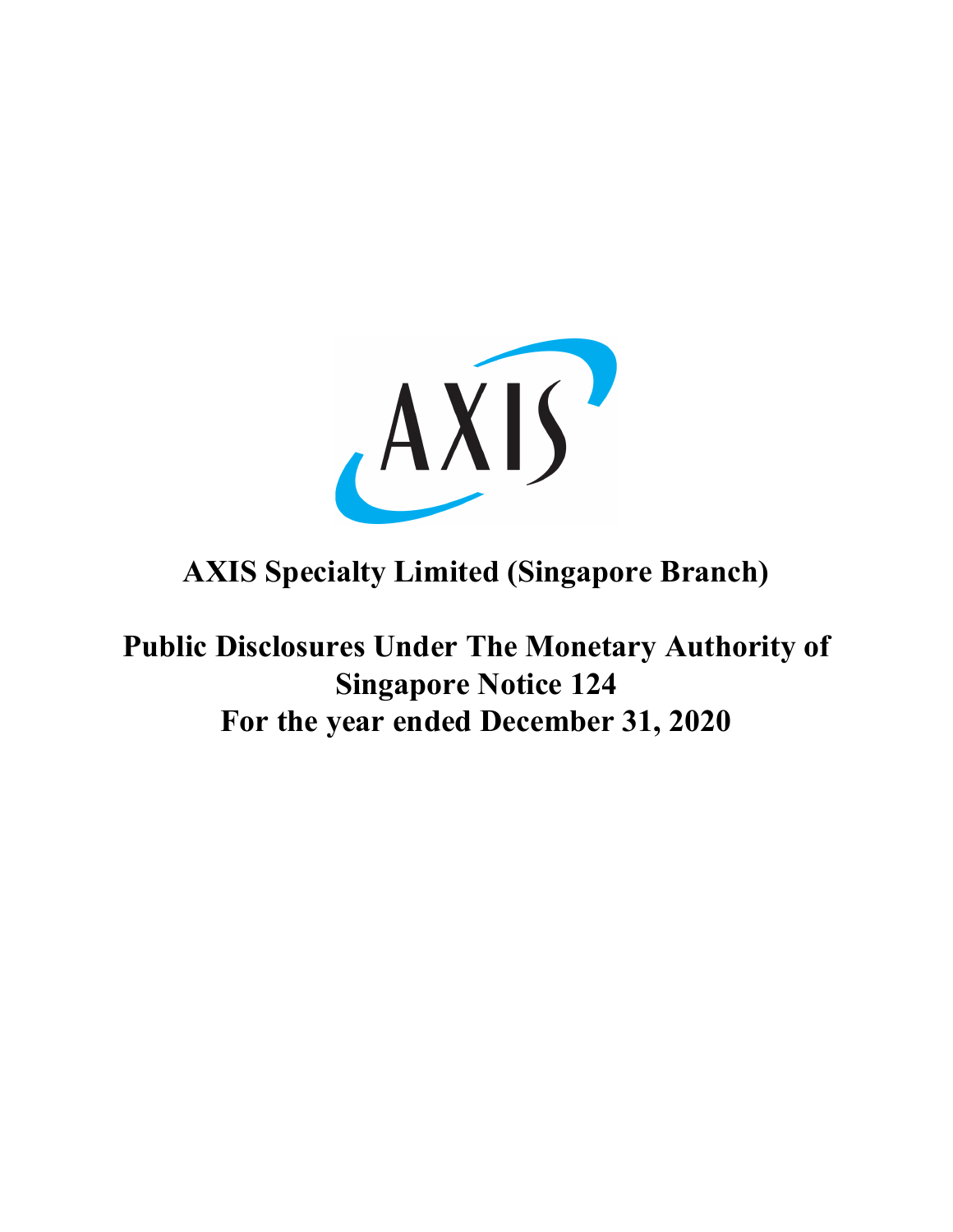| 1. | <b>Document Overview</b>                                 |            |
|----|----------------------------------------------------------|------------|
| 2. | Profile                                                  |            |
|    | 3. Corporate Governance Framework and Risk Management    |            |
|    | 4. Insurance and Financial Risk and Risk Management      | 6          |
|    | <b>5.</b> Insurance Provisions                           | <u>12</u>  |
|    | 6. Capital Adequacy                                      | <u>13</u>  |
|    | 7. Financial Instruments and Investments                 | <u>14</u>  |
| 8. | <b>Financial Performance</b>                             | <u>14</u>  |
| 9. | <b>Sustainability and Environmental Risk Disclosures</b> | <u> 14</u> |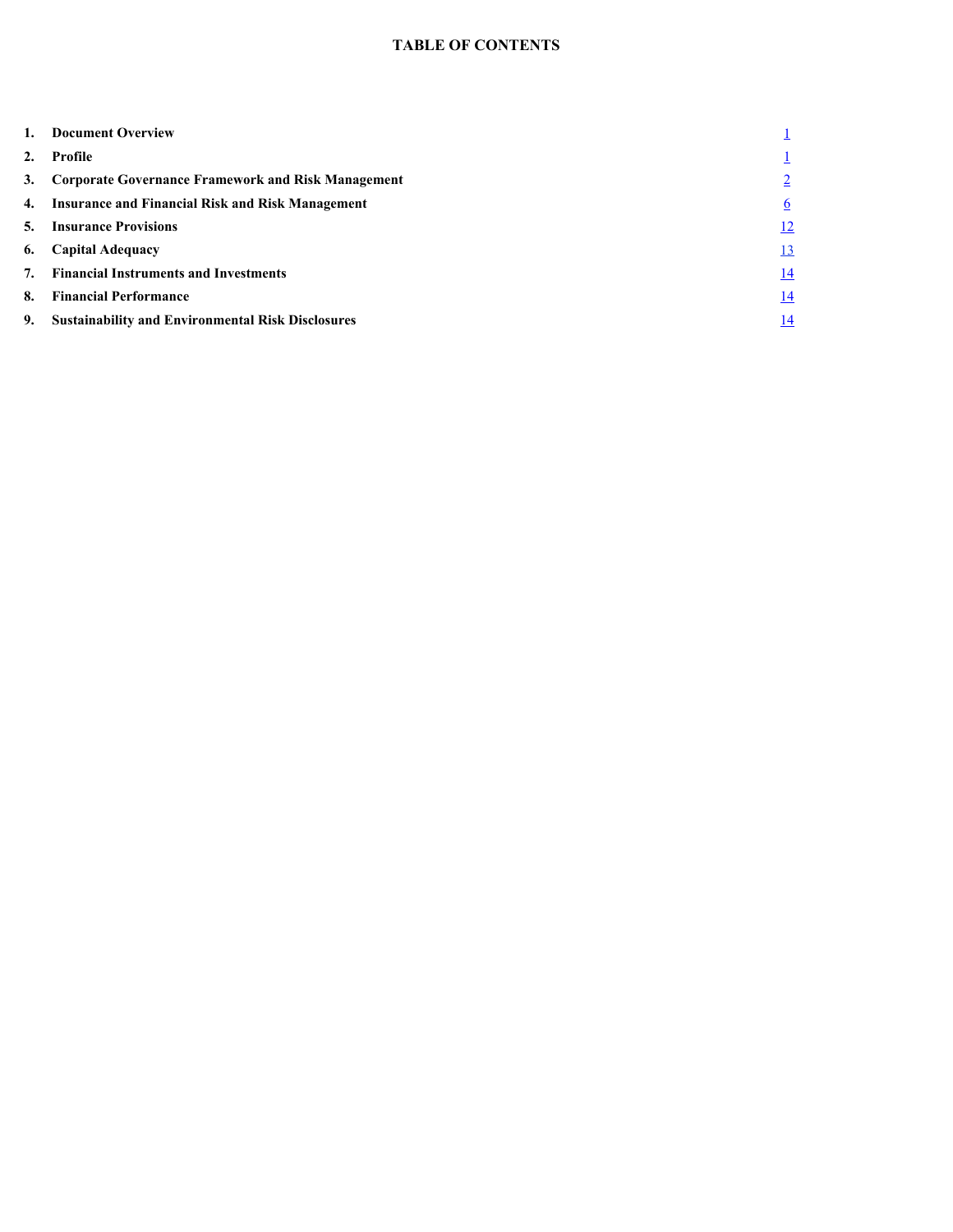For the year ended December 31, 2020

## <span id="page-2-0"></span>**1. DOCUMENT OVERVIEW**

The Monetary Authority of Singapore ("MAS") requires licensed insurers to provide certain disclosures with respect to their business profile, corporate governance, risk exposure, risk management framework, performance and capital. This document provides these disclosures and applies to AXIS Specialty Limited - Singapore Branch.

## **2. PROFILE**

AXIS Capital Holdings Limited ("AXIS Capital") is a Bermuda-based holding company for the AXIS group of companies. AXIS Capital was incorporated on December 9, 2002, under the laws of Bermuda. Through its operating subsidiaries and branches in Bermuda, the United States ("U.S."), Europe, Singapore and Canada, AXIS Capital provides a broad range of specialty lines insurance and treaty reinsurance to its clients on a worldwide basis. AXIS Capital's underwriting operations are organized around its global underwriting platforms, AXIS Insurance and AXIS Re.

AXIS Capital is a hybrid specialty lines insurance and treaty reinsurance company that is a leader in many of the markets where it chooses to compete. We provide our clients and distribution partners with a broad range of risk transfer products and services, and meaningful capacity, backed by excellent financial strength. We manage our portfolio holistically, aiming to construct the optimum portfolio of risks, consistent with our risk appetite and the development of our franchise. We nurture an ethical, entrepreneurial and disciplined culture that promotes outstanding client service, intelligent risk taking and the achievement of superior risk-adjusted returns for our shareholders. We believe that the achievement of our objectives will position us as a global leader in specialty risks.

AXIS Specialty Limited (the "Company") was incorporated on November 8, 2001 under the laws of Bermuda. Pursuant to an exchange offer consummated on December 31, 2002, the Company became a wholly owned subsidiary of AXIS Capital. On December 12, 2011, AXIS Capital assigned all of its shares of the Company to AXIS Specialty Holdings Bermuda Limited ("AXIS Specialty Holdings"). AXIS Specialty Holdings was incorporated under the laws of Bermuda on September 22, 2011 and is a wholly owned subsidiary of AXIS Capital.

The Company is licensed under the Bermuda Insurance Act 1978, amendments thereto and related regulations, to write general business as a Class 4 insurer and commenced operations on November 20, 2001, providing a broad range of insurance and reinsurance products on a worldwide basis.

The Company also provides reinsurance protection to other subsidiaries of AXIS Capital through quota share and stop loss agreements.

The Company formed a branch in Singapore (the "Branch") on June 19, 2008 and obtained a license on August 12, 2008 to carry on general insurance business in Singapore.

The Branch has a general insurance license allowing it to write both direct insurance and reinsurance business. The Branch underwrites property, casualty and specialty risks in the Asia Pacific region. Property reinsurance is the dominant class of business underwritten.

For the direct insurance segment, the Branch writes a variety of casualty and specialty insurance products, namely terrorism, credit and political risk, professional indemnity, property and energy.

For the reinsurance segment, the Branch assumes mostly property lines of business on both an excess of loss and proportional basis and to a lesser extent casualty lines, including motor, general liability and accident and health lines..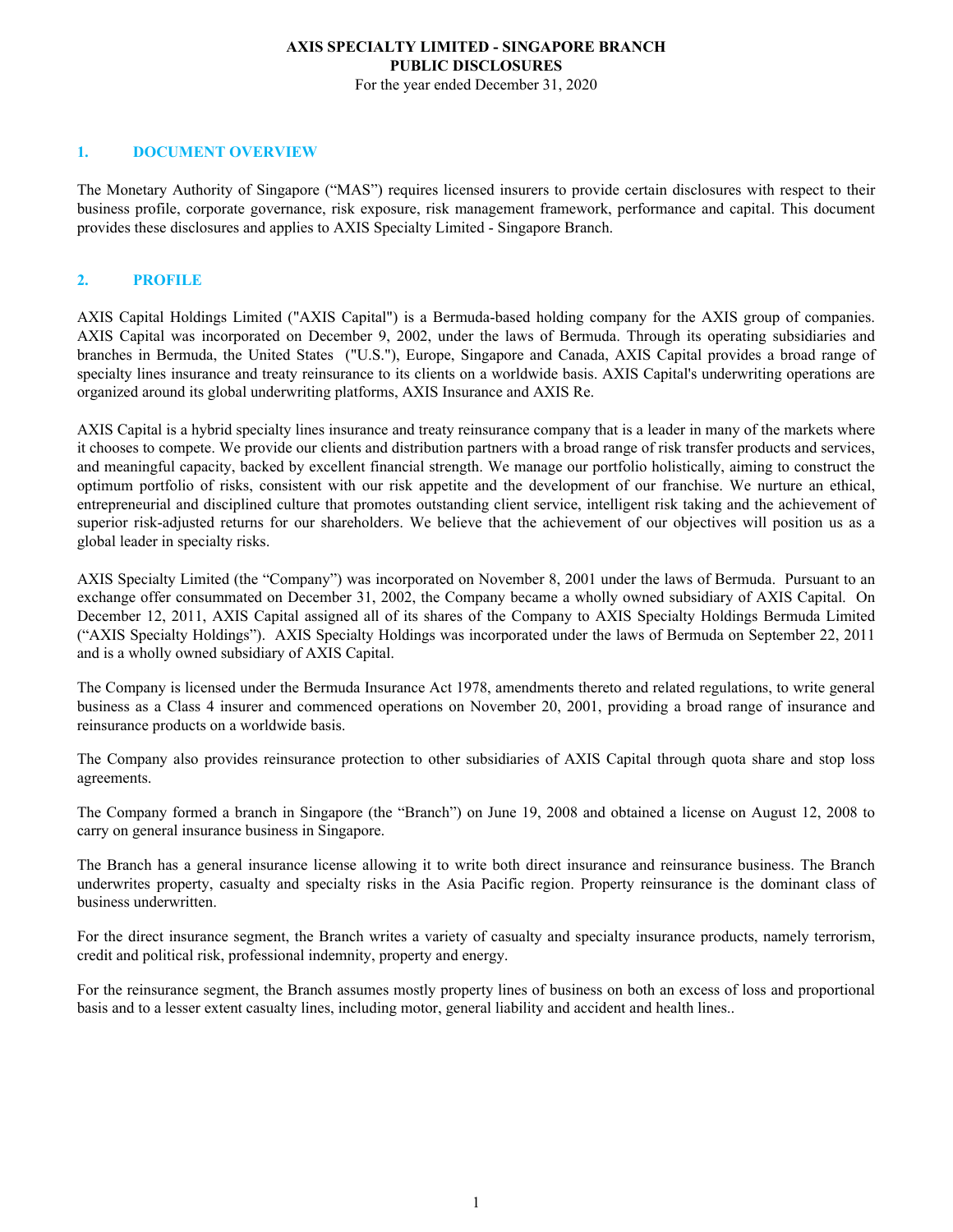#### **AXIS SPECIALTY LIMITED - SINGAPORE BRANCH PUBLIC DISCLOSURES** For the year ended December 31, 2020

## <span id="page-3-0"></span>**3. CORPORATE GOVERNANCE FRAMEWORK AND RISK MANAGEMENT**

#### **a) AXIS Specialty Limited - Board of Directors:**

#### Role of Board, Management and Employees

The Company's business is conducted by its employees, managers and officers with guidance from business units and functions, and the oversight of the Board. The responsibilities of the Board are set forth in the Bye-Laws and the Board Standing Agenda Items. The responsibilities of management and employees are agreed with the individual's manager and, as applicable, as set forth in annual performance objectives. The AXIS Group operates under a shared services delivery model for many support functions. The services are provided and governed by a common group-wide framework applicable across all AXIS entities, including the Company.

#### Director Responsibilities

Each director shall exercise his or her business judgment to act in the manner that he or she reasonably believes to reflect the best interests of the Company and its shareholders. The directors may commit the Company in accordance with the Bye-Laws. The directors may by power of attorney appoint any company, firm or person(s) to be the attorneys of the Company for specified purposes. A director who exercises his or her authority shall in all circumstances act in accordance with his or her business authority or ensure involvement from executive management with appropriate skills, experience and knowledge.

All directors must comply with all of AXIS Capital's and the Company's policies including, but not limited to, the AXIS Capital Holdings Limited Code of Business Conduct, Insider Trading Policy and Corporate Disclosure Policy.

#### Board Committees

Committees may be established by the Board to facilitate and assist in the execution of the Board's responsibilities. The Board may establish and maintain committees as necessary and appropriate under the circumstances.

The Company's board of directors oversees the affairs of the Company, including those of the Branch.

#### **b) Fit and Proper Process for Assessing Board and Senior Executives:**

#### Board of Directors

The Board shall comprise individuals who meet Fit and Proper requirements and are selected by the shareholder(s) of the Company.

The Company's directors shall be persons who combine the highest standards of integrity and significant accomplishments in their chosen field of endeavor. Directors shall bring a diversity of experiences, skills and perspectives to the Board.

#### All Employees

All of the Company's employees, directors and officers are required to comply with the AXIS Capital Business Ethics Policies which include Code of Business Conduct, Whistleblower Policy and Insider Trading Policy. AXIS requires that all employees, directors and officers conduct business with integrity and comply with all applicable laws and regulations. The AXIS Business Ethics Policies set forth the standards of business conduct consistent with AXIS' core values of professionalism and integrity. To reinforce familiarity and understanding of the guiding principles of these policies, each year, all employees, officers and directors are required to acknowledge their acceptance and certify their compliance with each of the policies.

As part of the recruitment process, a candidate will be assessed to determine whether he or she is fit for the particular role; specifically with reference to competency and capability.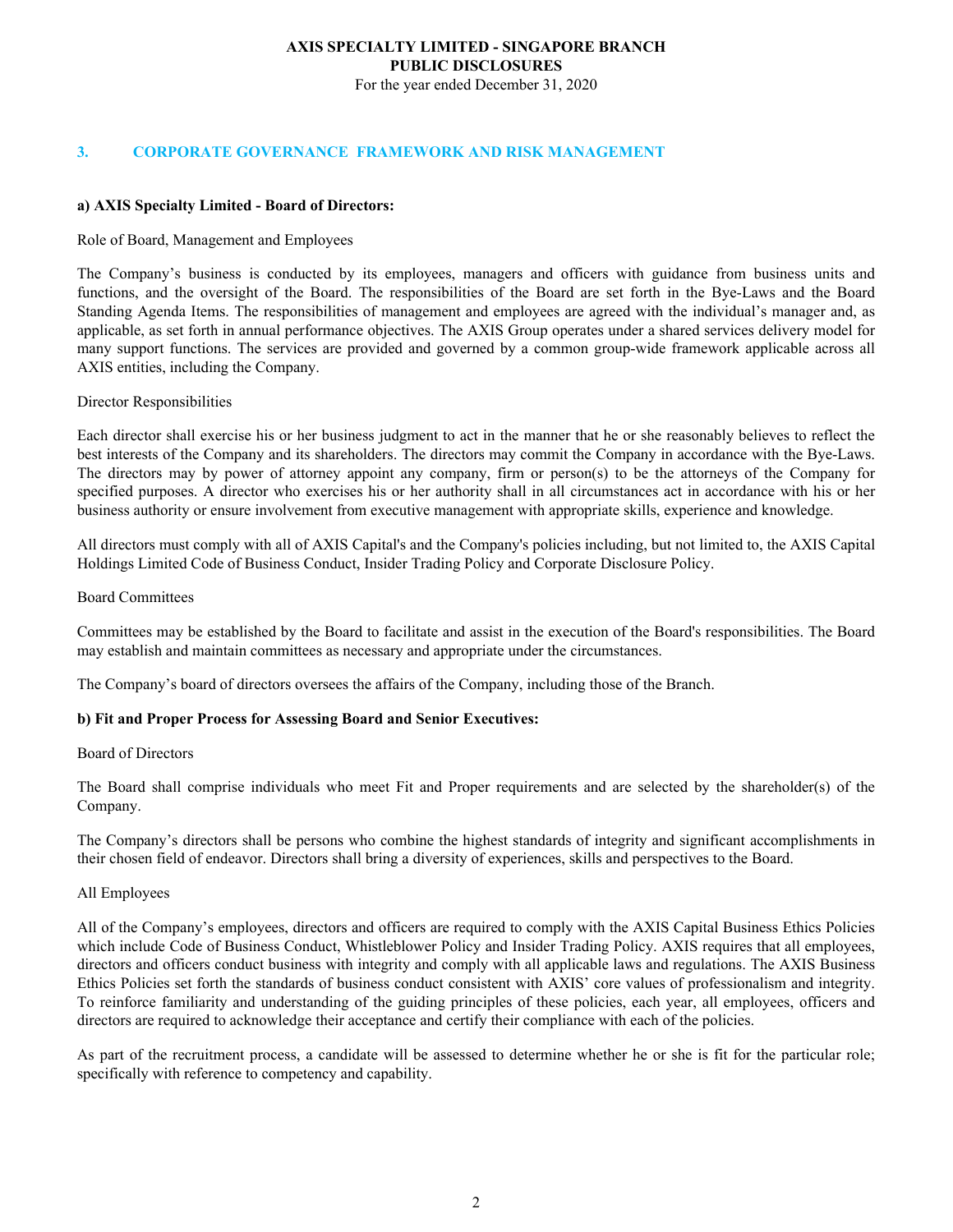For the year ended December 31, 2020

AXIS will consider information about a person's competency and capability for a position, which includes the following:

- the activities and size of AXIS;
- the responsibilities of the position;
- the person's demonstrated capacity to successfully undertake the responsibilities of the position and the establishment/ maintenance of an effective control regime;
- the person's knowledge of the business and responsibilities of the position; and
- any professional qualifications, formal and informal training.

Also, as part of the recruitment process, a candidate will be assessed to determine whether he or she meets AXIS's standards for probity; specifically with reference to honesty, integrity, fairness, ethical behaviour and financial soundness.

AXIS will consider a candidate's record as a good indicator of character, as well as other information indicative of honesty, integrity, fairness and ethical behaviour.

#### **c) Risk Management Process and Procedures to Effectively Identify, Measure, Manage and Report on Risk Exposures:**

AXIS has an established group-wide Enterprise Risk Management ("ERM") framework with a mission to promptly identify, assess, manage, monitor and report risks that affect the achievement of our strategic, operational and financial objectives that applies to all AXIS entities, including the Company and the Branch. The key objectives of the framework are to:

- Protect the capital base and earnings by monitoring risks against the stated risk appetite and limits;
- Promote a sound risk management culture through disciplined and informed risk taking;
- Enhance value creation and contribute to an optimal risk-return profile by providing the basis for efficient capital deployment;
- Support the group-wide decision making process by providing reliable and timely risk information; and
- Safeguard our reputation.

The risk management framework applies to all lines of business and corporate functions across the insurance and reinsurance segments. The Risk Management Function for the Company and the Branch is outsourced to Group Risk.

#### Risk Governance

At the heart of the risk management framework is a governance process with responsibilities for identifying, assessing, managing, monitoring and reporting risks. Roles and responsibilities for risk management are articulated throughout the organization, from the Group Board of Directors and the Group Chief Executive Officer to business and functional areas, thus embedding risk management throughout the Group.

Risk governance is executed through a three lines of defence model, with business units ("first line") responsible for the identification, assessment, management, mitigation and monitoring of risks on a day-to-day basis; the Group Risk function ("second line") providing oversight and guidance on risk management across the business by supporting and challenging the first line in their identification, assessment, management and mitigation of risk; and Internal Audit ("third line") providing independent assurance on the effectiveness of governance, risk management and internal controls (see below for further details on the Risk Management Organization").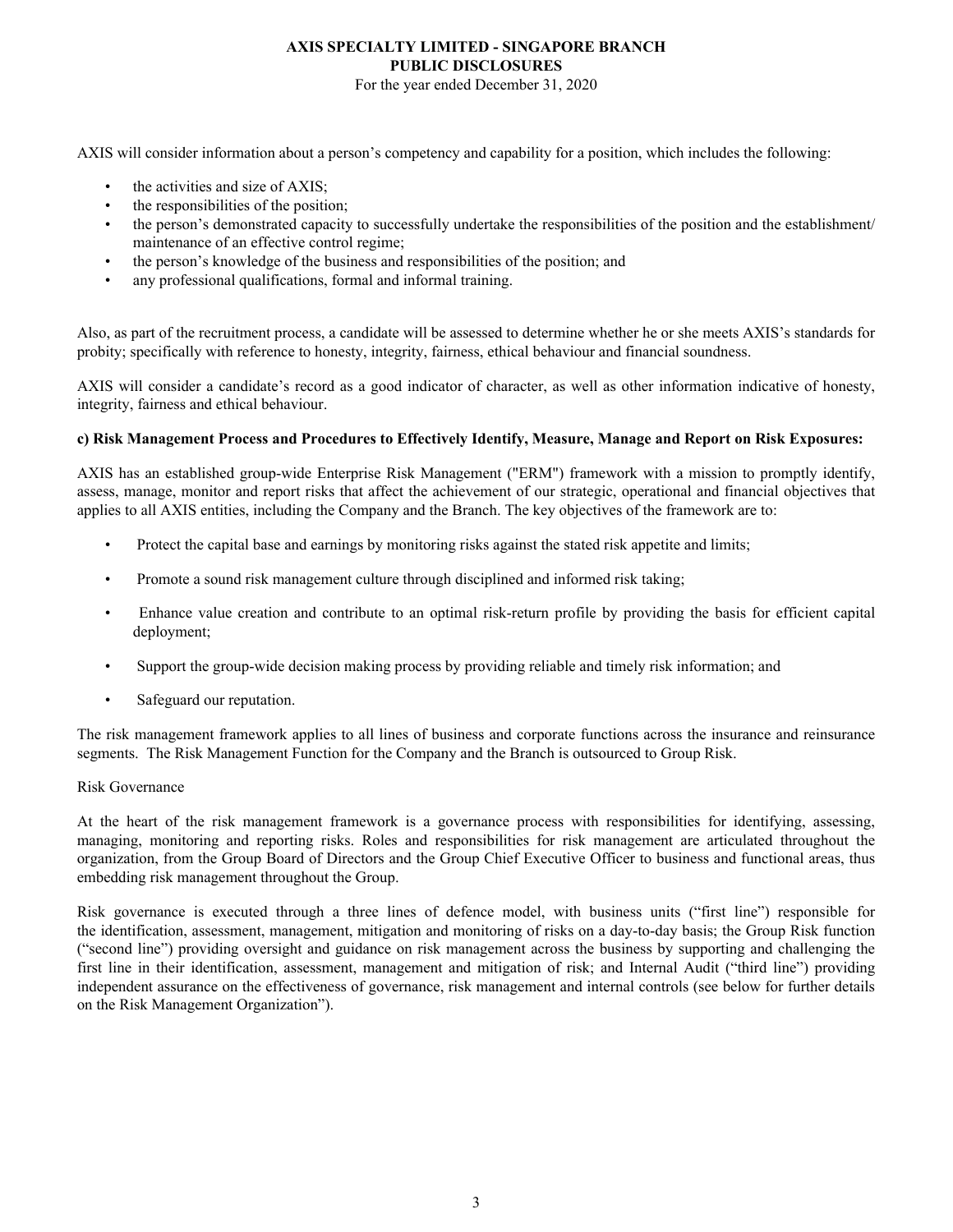For the year ended December 31, 2020

To support our governance process, we rely on our documented policies and procedures. Our risk policies are a formal set of documents we use to specify our approach and risk mitigation/control philosophy for managing individual and aggregate risks. We also have procedures to approve exceptions and procedures for referring risk issues to senior management and the Board of Directors. Our qualitative and quantitative risk reporting framework provides transparency and early warning indicators to senior management with regard to our overall risk profile, adherence to risk appetite and associated limits, and improvement actions at an operating entity and Group level. Various governance and control bodies coordinate to help ensure that objectives are being achieved, risks are identified and appropriately managed, and internal controls are in place and operating effectively. As necessary, Company specific risk policies are also in place that supplement Group policy, consistent with local regulatory and compliance requirements.

The key elements of the governance framework, as it relates specifically to risk management, are described below.

## Group Board of Directors' Level

The Risk Committee of the Board ("Risk Committee" or "Board Risk Committee") assists the Board of Directors in overseeing the integrity and effectiveness of our ERM framework, and ensuring that our risk assumption and risk mitigation activities are consistent with that framework. The Risk Committee reviews, approves and monitors our overall risk strategy, risk appetite and key risk limits and receives regular reports from the Group Risk function ("Group Risk") to ensure any significant risk issues are being addressed by management. The Risk Committee further reviews, with management and Internal Audit, the Group's general policies and procedures and satisfies itself that effective systems of risk management and controls are established and maintained. Among its other responsibilities, the Risk Committee also reviews and approves our annual Own Risk and Solvency Assessment ("ORSA") report. The Risk Committee assesses the independence and objectivity of our Group Risk function, approves its terms of reference and reviews its ongoing activities.

Following a recommendation by the Chief Executive Officer, the Risk Committee also conducts a review and provides a recommendation to the Board of Directors regarding the appointment and/or removal of the Chief Risk Officer. The Risk Committee meets with the Chief Risk Officer in separate executive session on a regular basis.

The Finance Committee of our Board oversees the Group's investment of funds and adequacy of financing facilities. This includes approval of the Group's strategic asset allocation plan. The Audit Committee of our Board, which is supported by our internal audit function, is responsible for overseeing internal controls and compliance procedures, and also reviews with management and the Chairman of the Risk Committee the Group's policies regarding risk assessment and risk management

#### Company Board of Director Level

The Company's Board of Directors has ultimate oversight responsibility for the effectiveness of the risk framework and ensuring that appropriate risk governance, monitoring and reporting exist for the Company. Among the primary responsibilities of the Board are to:

- Establish the Company's Solvency Standard and Risk Limits based on the recommendations of management, and monitor ongoing compliance. For any breaches, the Board is responsible for ensuring management action plans are adequate to address the situation;
- Approve the Company's risk policies;
- Ensure risk is being appropriately managed and reported in the Company, consistent with the Risk Policies as well as local legal and regulatory requirements;
- Review the Company's business plan, focusing in particular on risk aspects and implications for the Company's Solvency Standard and Risk Limits; and
- Review and approve the annual Own Risk and Solvency Assessment ("ORSA") report prepared for the Company.

#### Group Executive Level

The Group management Executive Committee formulates business objectives and risk strategy within the overall risk appetite set by the Group Board. It allocates capital resources and sets limits across the Group, with the objective of balancing return and risk. While the Group management Executive Committee is responsible overall for risk management, it has delegated some authority to the executive level Group Risk Management Committee ("RMC").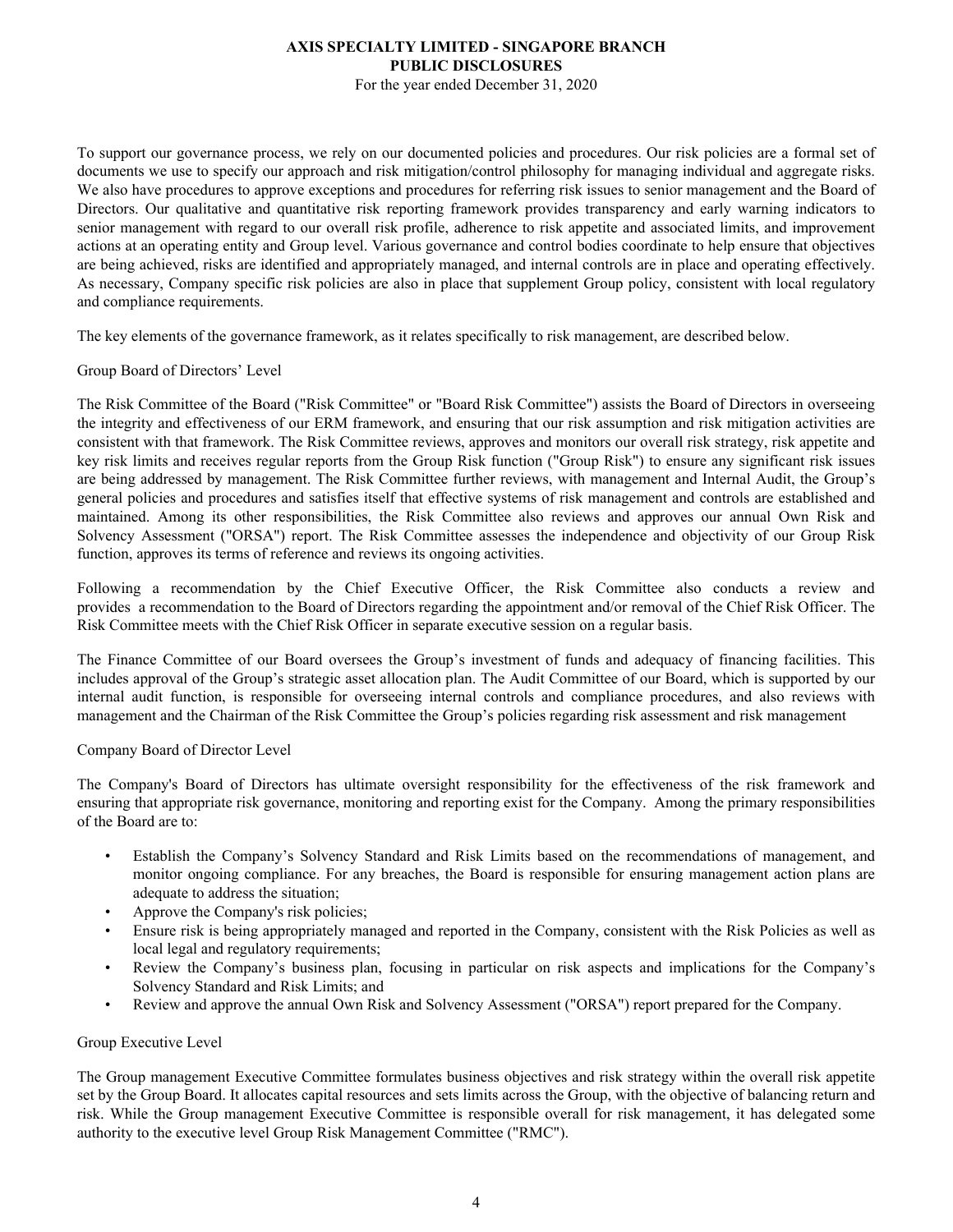For the year ended December 31, 2020

The RMC is responsible for overseeing the integrity and effectiveness of the ERM framework across the Group and ensuring that the Group's risk assumption and risk mitigation activities are consistent with that framework, including a review of the annual business plan relative to our risk limits. In addition to the RMC, there is an established framework of separate yet complementary management committees and subcommittees, focusing on particular aspects of ERM.

#### Risk Management Organization

As a general principle, management in each of our lines of business, segments and corporate functions is responsible in the first instance for the risks and returns of its decisions. Management is the 'owner' of risk management processes and is responsible for managing our business within defined risk limits.

Our Chief Risk Officer leads our independent Group Risk function, and is responsible for oversight and implementation of the Company's ERM framework as well as providing guidance and support for risk management practices. Group Risk is responsible for developing methods and processes for identifying, assessing, managing and reporting risk, and oversees the adherence to this framework at the Group and operating entity level. This forms the basis for informing the Board of Directors of the Company's risk profile.

Internal Audit, an independent, objective function, reports to the Group Audit Committee of the Group Board on the effectiveness of our risk management framework. This includes assurance that key business risks have been adequately identified and managed appropriately and that our system of internal control is operating effectively. Internal Audit also provides independent assurance around the validation of our internal capital model and coordinates risk-based audits, compliance reviews, and other specific initiatives to evaluate and address risk within targeted areas of our business.

Our risk governance structure is further complemented by our legal team which seeks to mitigate legal and regulatory compliance risks with support from other teams. This includes ensuring that significant developments in law and regulation are observed and that we react appropriately to impending legislative and regulatory changes and applicable court rulings.

#### Risk Appetite and Limit Framework

Our integrated risk management framework considers material risks that arise from our operations. Large risks that might accumulate and have the potential to produce substantial losses are subject to our group-wide risk appetite and limit framework.Our risk appetite, as authorized by our Board of Directors, represents the amount of risk that we are willing to accept within the constraints imposed by our capital resources as well as the expectations of our stakeholders as to the type of risk we hold within our business. At an annual aggregated level, we also monitor and manage the potential financial loss from the accumulation of risk exposure in any one year.

Specific risk limits are defined and translated into a consistent framework across our identified risk categories and across our operating entities and are intended to limit the impact of individual risk types or accumulations of risk. Individual limits are established through an iterative process to ensure that the overall framework complies with our group-wide requirements on capital adequacy and risk accumulation.

We monitor risk through, for example, risk dashboards and limit consumption reports. These are intended to allow us to detect potential deviations from our internal risk limits at an early stage. Risk dashboards are prepared by Group Risk and reviewed by the Company's Board of Directors throughout the year.

#### **d) Internal Controls:**

Internal control is defined as the processes, policies, guidelines, and standards of practice in place to mitigate and manage risk to acceptable levels.

AXIS uses a common group-wide framework applicable across all AXIS entities, including the Company.

The AXIS internal control framework is based on the framework developed by the Committee of Sponsoring Organizations of the Treadway Commission ("COSO") in 1992, and updated in 2013.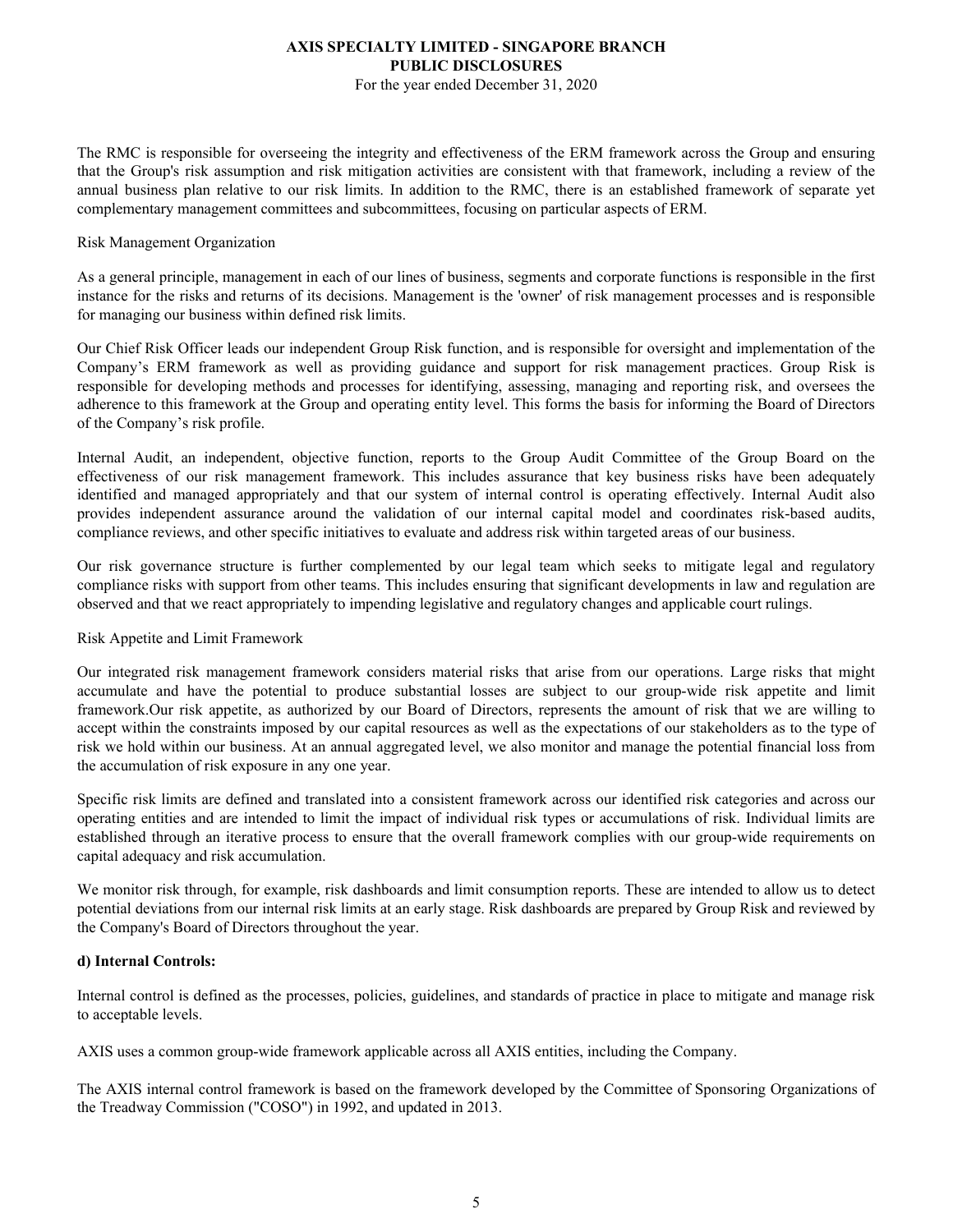For the year ended December 31, 2020

<span id="page-7-0"></span>The AXIS internal controls are documented and maintained in a central risk and control repository, and individual control owners certify each quarter to the adequate design and continued operating effectiveness of their respective controls.

The internal control framework includes the following five interrelated components:

- *Control Environment:* The primary responsibility of AXIS Capital's Board of Directors is to provide effective governance over the Group's affairs for the benefit of its shareholders, and to help broaden the perspective of executive management. The Group Board has established the Group Audit Committee to facilitate and assist in the execution of its responsibilities. In terms of internal control oversight, it is the responsibility of the Group Audit Committee to review and periodically discuss with the Group Board the adequacy and effectiveness of the Group's internal control structure. There are several oversight committees such as the RMC which help set the management tone in terms of the control environment. AXIS operates with a three lines of defense model.
- *Risk Assessment:* The Internal Controls policy lists the risks ('Risk universe') to which the Group is exposed which the Risk Committee of the Group Board and RMC annually evaluate. Separate risk policies are defined for key risks within the universe which affirm AXIS's group-wide approach, appetite and risk mitigation/control philosophy for managing each risk. Risk assessments are regularly conducted by the business (overseen by Group Risk) across the risk universe for the group. The assessments take into consideration the control environment and the results of control activities as well as other factors e.g. external environment, management of the risk in relation to defined risk appetite and operational issues encountered in the management of the risk. The results of the assessments support upwards reporting and messaging to the AXIS Board.
- *Control Activities:* Each risk within the risk universe identifies an individual Risk Owner, normally a member of the AXIS Group Executive Committee, having appropriate experience and knowledge of the risk. The Risk Owner is responsible for designing and implementing an adequate and efficient control environment to manage their respective risks. Activities include, but are not limited to, reconciliation, documented roles and responsibilities, clear authority limits, peer reviews, appropriate segregation of duties and metrics reporting.
- *Information and Communication:* In terms of communication, AXIS has clear reporting and communication lines in place. Role profiles make clear each individual's role, their reporting lines and functional terms of reference set out responsibilities by function. Clear organizational and structure charts are also maintained. There is an escalation policy in place to ensure matters are reported upwards as required by employees. The AXIS Whistle blower Policy also provides various lines of communication for reporting violations and concerns.
- *Monitoring:* The effectiveness of the internal control framework is independently validated via regular internal audit reviews which are conducted on a rotational basis with findings reported to the Group Audit Committee. There are also Management Initiated Audits ("MIAs") done on claims and underwriting transactions which are reported to the Management Audit Committee. There are various monitoring activities performed by the second line of defense, Group Risk and Legal and Compliance.

The internal control framework is regularly reviewed and updated and annually assessed by the external auditors. The Internal Audit department also validates that the COSO 2013 framework is present and functioning as part of its annual internal audit plan.

#### **4. INSURANCE AND FINANCIAL RISK AND RISK MANAGEMENT**

#### **Insurance Risk**

Insurance risk is the inherent uncertainty as to the occurrence, amount and timing of insurance liabilities transferred to us through the underwriting process.

A key component of the Group's underwriting risk governance is our peer review processes which allow for a collaborative review of risk and pricing and ensures that underwriting is within established protocols and guidelines. Underwriting guidelines are in place to provide a framework for consistent pricing and risk analysis and ensuring alignment to the Group's risk appetite. Limits are set on underwriting capacity, and cascade authority to individuals based on their specific roles and expertise.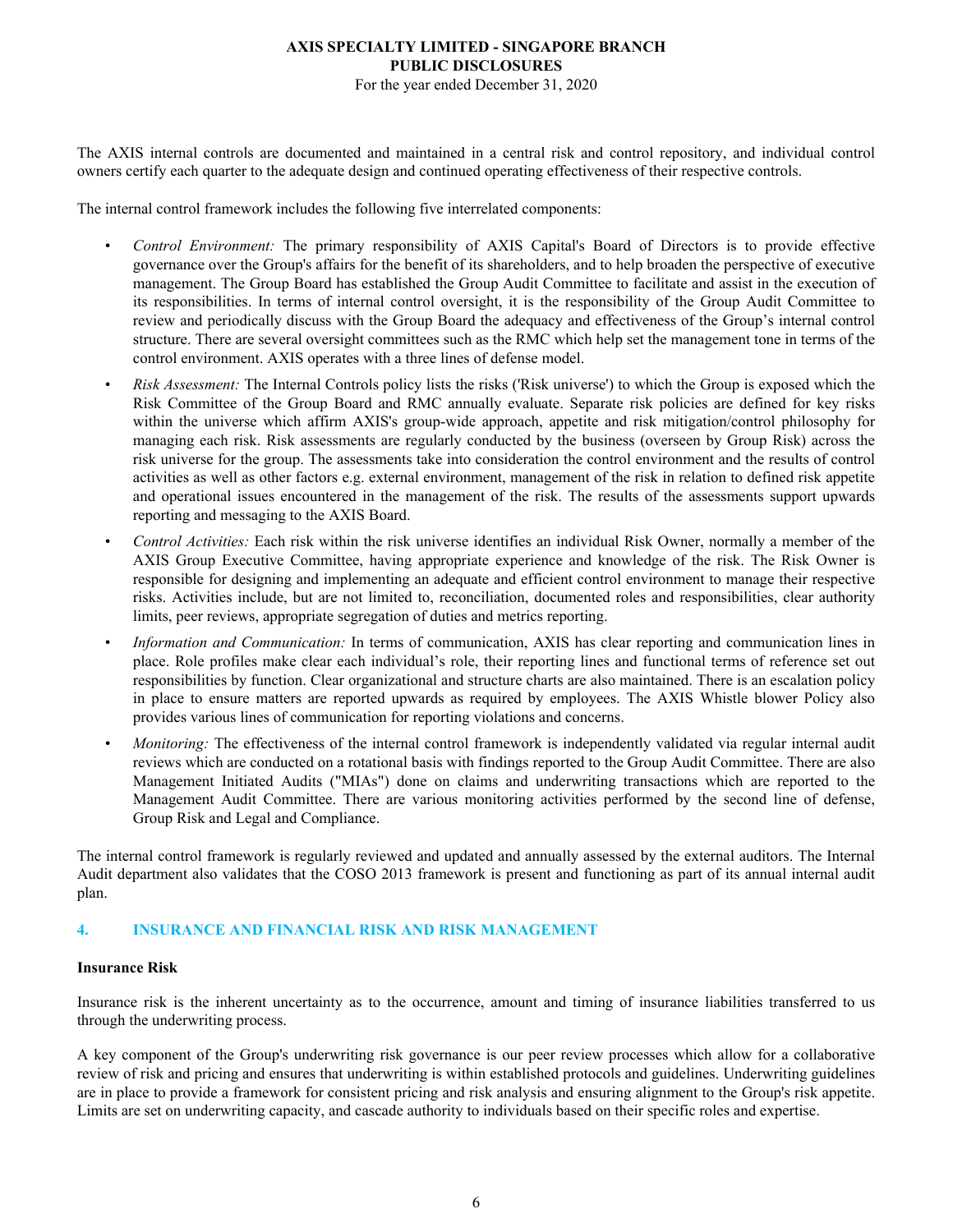For the year ended December 31, 2020

We also have significant audit coverage across our business units, including Management Initiated Audits ("MIAs"). MIAs are audits of underwriting and claims files performed by teams independent of those who originated the transactions, the purpose of which is to test the robustness of our underwriting and claims processes and to recognize any early indicators of future trends in our operational risk environment.

#### **Reinsurance Purchasing**

Another key component of our mitigation of insurance risk is the purchase of reinsurance to protect our short and long tail lines of business on a treaty (covering a portfolio of risks) and facultative (single risk) basis..

For treaty reinsurance we purchase both proportional and non-proportional cover. Under proportional reinsurance, we cede an agreed proportion of the premiums and the losses and loss adjustment expenses on the policies we underwrite. We primarily use proportional reinsurance on our liability, professional lines and cyber portfolios, as well as on select property portfolios, whereby we protect against higher loss frequency rather than specific events. We also purchase proportional reinsurance on our assumed property catastrophe reinsurance portfolio, casualty and credit and surety portfolios, which includes cessions to our Strategic Capital Partners. In addition, we use non-proportional reinsurance, whereby losses up to a certain amount (i.e. our retention) are borne by us. Using non-proportional reinsurance we can limit our liability with a retention which reflects our willingness and ability to bear risk, and is therefore in line with our risk appetite. We primarily purchase the following forms of non-proportional reinsurance:

- Excess of loss per risk: the reinsurer indemnifies us for loss amounts of all individual policies effected, defined in the treaty terms and conditions. Per risk treaties are an effective means of risk mitigation against large single losses (e.g. a large fire claim).
- Catastrophe excess of loss: provides aggregate loss cover for our insurance portfolio against the accumulation of losses incurred from a single event (e.g. windstorm).

AXIS has a centralized Risk Funding department which coordinates external treaty reinsurance purchasing across the Group and is overseen by the Reinsurance Purchasing Group ("RPG"). The RPG, which includes among others, our Group Chief Executive Officer, Group Chief Financial Officer, Group Chief Risk Officer, Head of Group Underwriting and representatives from the business leadership team, approves each treaty placement, and aims to ensure that appropriate diversification exists within our counterparty panels.

Facultative reinsurance is case by case risk transfer. In certain circumstances. we use facultative reinsurance to complement treaty reinsurance by covering additional risks above and beyond what is already covered in treaties. Facultative reinsurance is monitored by the Risk Funding department.

#### **Natural Peril Catastrophe Risk**

Natural catastrophes such as hurricanes, windstorms, earthquakes, floods, tornados, hail and fire represent a challenge for risk management due to their accumulation potential and occurrence volatility. In managing natural catastrophe risk, our internal risk limit framework aims to limit both the loss of capital due to a single event and the loss of capital that would occur from multiple(but perhaps smaller events) in any year. Within this framework, we have an established risk limit for single event, single zone probable maximum loss ("PML") within defined zones and at various return periods.

Our PMLs take into account the fact that an event may trigger claims in a number of lines of business. Our PMLs include assumptions regarding the location, size and magnitude of an event, the frequency of events, the construction type and a property's susceptibility to damage, and the cost of rebuilding the property. Loss estimates for non-U.S. zones will be subject to foreign exchange rates, although we may mitigate this currency variability from a book value perspective.

We have developed our PML estimates by combining judgment and experience with the outputs from the catastrophe model, commercially available from AIR Worldwide ("AIR"), which we also use for pricing catastrophe risk. This model covers the major peril regions where we face potential exposure. Additionally, we have included our estimate of non-modeled perils and other factors which we believe provides us with a more complete view of catastrophe risk.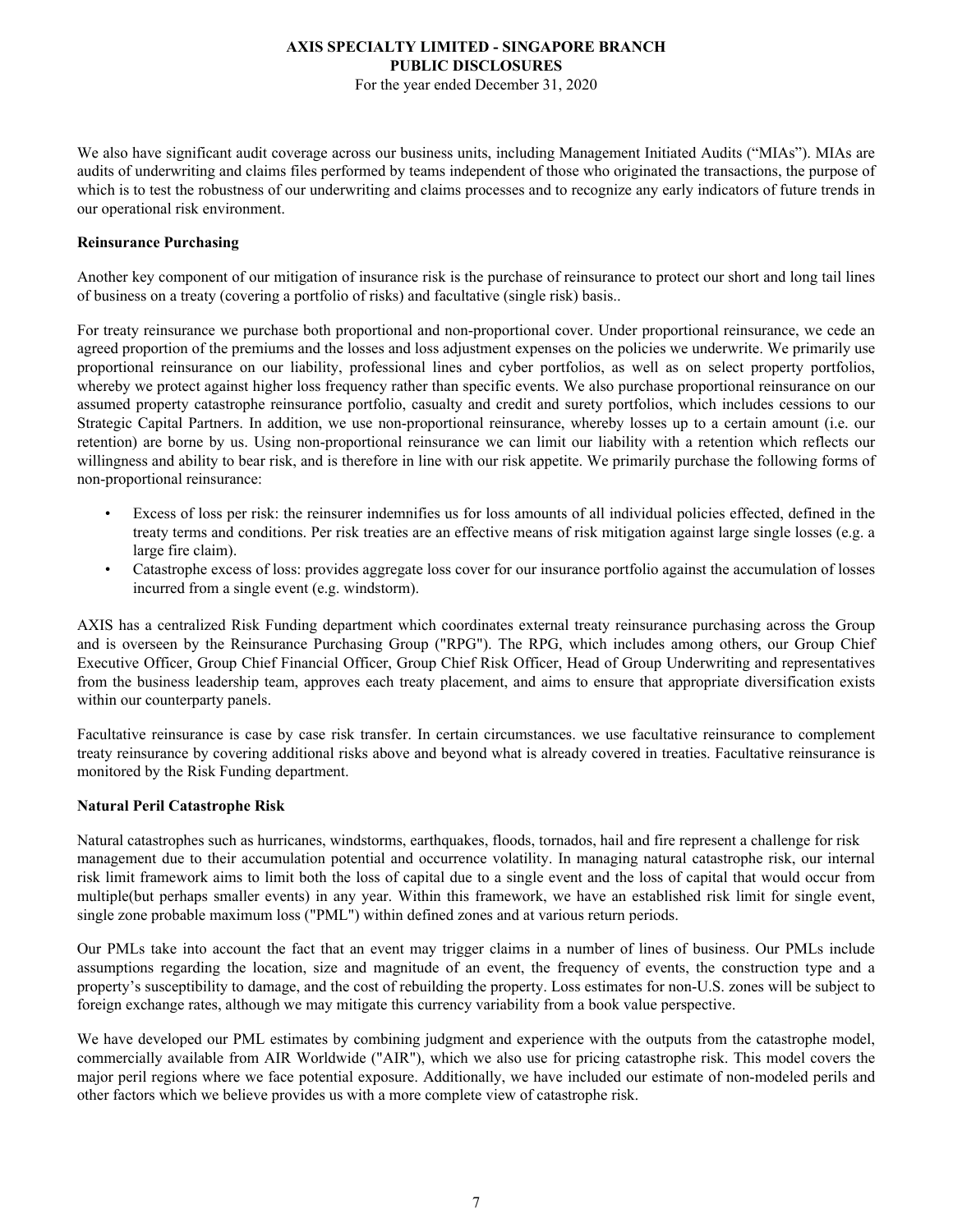For the year ended December 31, 2020

Our PML estimates are based on assumptions that are inherently subject to significant uncertainties and contingencies. These uncertainties and contingencies can affect actual losses and could cause actual losses to differ materially from those expressed above. We aim to reduce the potential for model error in a number of ways, the most important of which is by ensuring that management's judgment supplements the model outputs. We also perform ongoing model validation at the line of business and at group level including through our catastrophe model validation team. These validation procedures include sensitivity testing of models to understand their key variables and, where possible, backtesting the model outputs to actual results.

Estimated net losses from peak zone catastrophes may change from period to period as a result of several factors, which include but are not limited to, updates to vendor catastrophe models, changes in our own modeling, changes in our underwriting portfolios, changes to our reinsurance purchasing strategy and changes in foreign exchange rates.

#### **Man-made Catastrophe Risk**

Consistent with our management of natural peril catastrophe exposures, we also take a similarly focused and analytical approach to the management of man-made catastrophes. Man-made catastrophes, which include such risks as train collisions, airplane crashes or terrorism, are harder to model in terms of assumptions regarding intensity and frequency. For these risks we couple the vendor models (where available) with our bespoke modeling and underwriting judgment and expertise. This allows us to take advantage of business opportunities related to man-made catastrophe exposures particularly where we can measure and limit the risk sufficiently as well as obtain risk-adequate pricing.

As an example of our approach, our assessment of terrorism risk is based on a mixture of qualitative and quantitative data (e.g. for estimating property damage, business interruption, mortality and morbidity subsequent to an attack of a predefined magnitude), which we use to control, limit and manage our aggregate terrorism exposure. We use commercially available vendor modeling and bespoke modeling tools to measure accumulations around potential terrorism accumulation zones on a deterministic and probabilistic basis. We supplement the results of our modeling with underwriting judgment.

#### **Reserving Risk**

The estimation of loss reserves is subject to uncertainty as the settlement of claims that arise before the balance sheet date is dependent on future events and developments. There are many factors that would cause loss reserves to increase or decrease, which include, but are not limited to emerging claims and coverage issues, changes in the legislative, regulatory, social and economic environment and unexpected changes in loss inflation. The estimation of loss reserves could also be adversely affected by the failure of our loss mitigation strategy and/or the failure of models used to support key decisions.

We calculate reserves for losses and loss expenses ("loss reserves") in accordance with actuarial best practice based on substantiated methodologies and assumptions. In addition, we have well established processes in place for determining loss reserves, which we ensure are consistently applied. Our loss reserving process demands data quality and reliability and requires a quantitative and qualitative review of overall reserves and individual large claims. Within a structured control framework, claims information is communicated on a regular basis throughout our organization, including to senior management, to provide an increased awareness of losses that have occurred throughout the insurance markets. The detailed and analytical reserving approach that follows is designed to absorb and understand the latest information on reported and unreported claims, to recognize the resultant exposure as quickly as possible, and to record appropriate loss reserves in our financial statements.

Reserving for long-tail lines of business represents a significant component of reserving risk. When loss trends prove to be higher than those underlying our reserving assumptions, the risk is greater because of a stacking-up effect: loss reserves recorded in the financial statements cover claims arising from several years of underwriting activity and these reserves are likely to be adversely affected by unfavorable loss trends. We manage and mitigate reserving risk on long-tail business in a variety of ways. First, the long-tail business we write is part of a well-balanced and diversified global portfolio of business. We also purchase reinsurance on liability business to manage our net positions. Secondly, we follow a disciplined underwriting process that utilizes available information, including industry trends.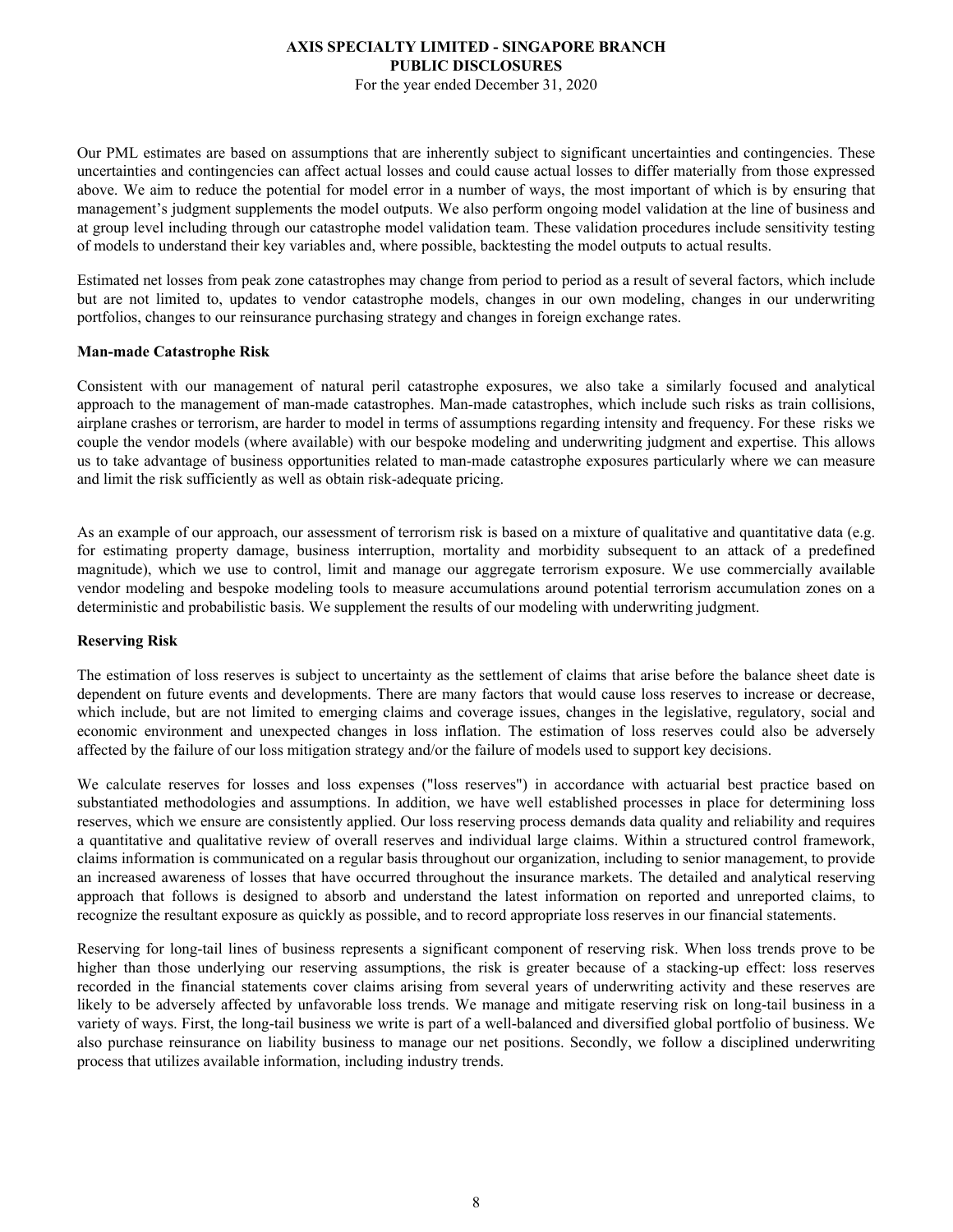#### **AXIS SPECIALTY LIMITED - SINGAPORE BRANCH PUBLIC DISCLOSURES** For the year ended December 31, 2020

**Claims Handling Risk**

In accepting risk, we are committing to the payment of claims and therefore these risks must be understood and controlled. AXIS has claims teams embedded in its main lines of business. These claims teams include a diverse group of experienced professionals, including claims adjusters and attorneys. AXIS also uses approved external service providers, such as independent adjusters and appraisers, surveyors, accountants, investigators and specialist attorneys, as appropriate.

AXIS maintains claims handling guidelines which include details on claims reporting controls and claims reporting escalation procedures in all of its claims teams. Large claims matters are reviewed during weekly claims meetings. The minutes from each meeting are circulated to underwriters, senior management and others involved in the reserving process. To maintain communication between underwriting and claims teams, claims personnel regularly report at underwriting meetings and frequently attend client meetings.

AXIS fosters a strong culture of review among its claims teams. This includes MIAs, whereby senior claims handlers audit a sample of claim files. The process is designed to ensure consistency between the claims units and to develop Group-wide best practices.

When we receive notice of a claim, regardless of size, it is recorded in our claims and underwriting systems. In addition, we have developed a standard format and procedure to produce "flash reports" for significant events and potential losses, regardless of whether we have exposure. Our process for flash reporting allows a direct notification to be communicated to underwriters and senior management worldwide. Similarly, for natural peril catastrophes, we have developed a catastrophe database, along with catastrophe coding in certain systems that allows for the gathering, analyzing and reporting of loss information as it develops from early modeled results to fully adjusted and paid losses.

#### **Credit Risk**

Credit risk represents the risk of incurring financial loss due to the diminished creditworthiness (reduced financial strength and, ultimately, possibly default) of our third party counterparties. We distinguish between various forms of credit exposure; the risk of issuer default from instruments in which we invest or trade, such as corporate bonds; counterparty exposure in a direct contractual relationship, such as reinsurance; the credit risk related to our premium receivables, including those from brokers and other intermediaries; and the risk we assume through our insurance contracts, such as our credit and political risk line of business.

#### Credit Risk Aggregation

We monitor and manage the aggregation of credit risk on a Group-wide basis allowing us to consider exposure management strategies for individual companies, countries, regions, sectors and any other relevant inter-dependencies. Our credit exposures are aggregated based on the origin of risk. Credit risk aggregation is managed through minimizing overlaps in underwriting, financing and investing activities. As part of our credit aggregation framework, we assign aggregate credit limits by country and by single counterparty (or parent of affiliated counterparties). These limits are based and adjusted on a variety of factors including the prevailing economic environment and the nature of the underlying credit exposures.

Our credit aggregation measurement and reporting process is facilitated by our credit risk exposure database, which contains relevant information on counterparty details and credit risk exposures. The database is accessible by management throughout the Group, thus providing transparency to allow for the implementation of active exposure management strategies. We also license third party tools to provide credit risk assessments. We monitor all our credit aggregations and, where appropriate, adjust our internal risk limits and/or have taken specific actions to reduce our risk exposures.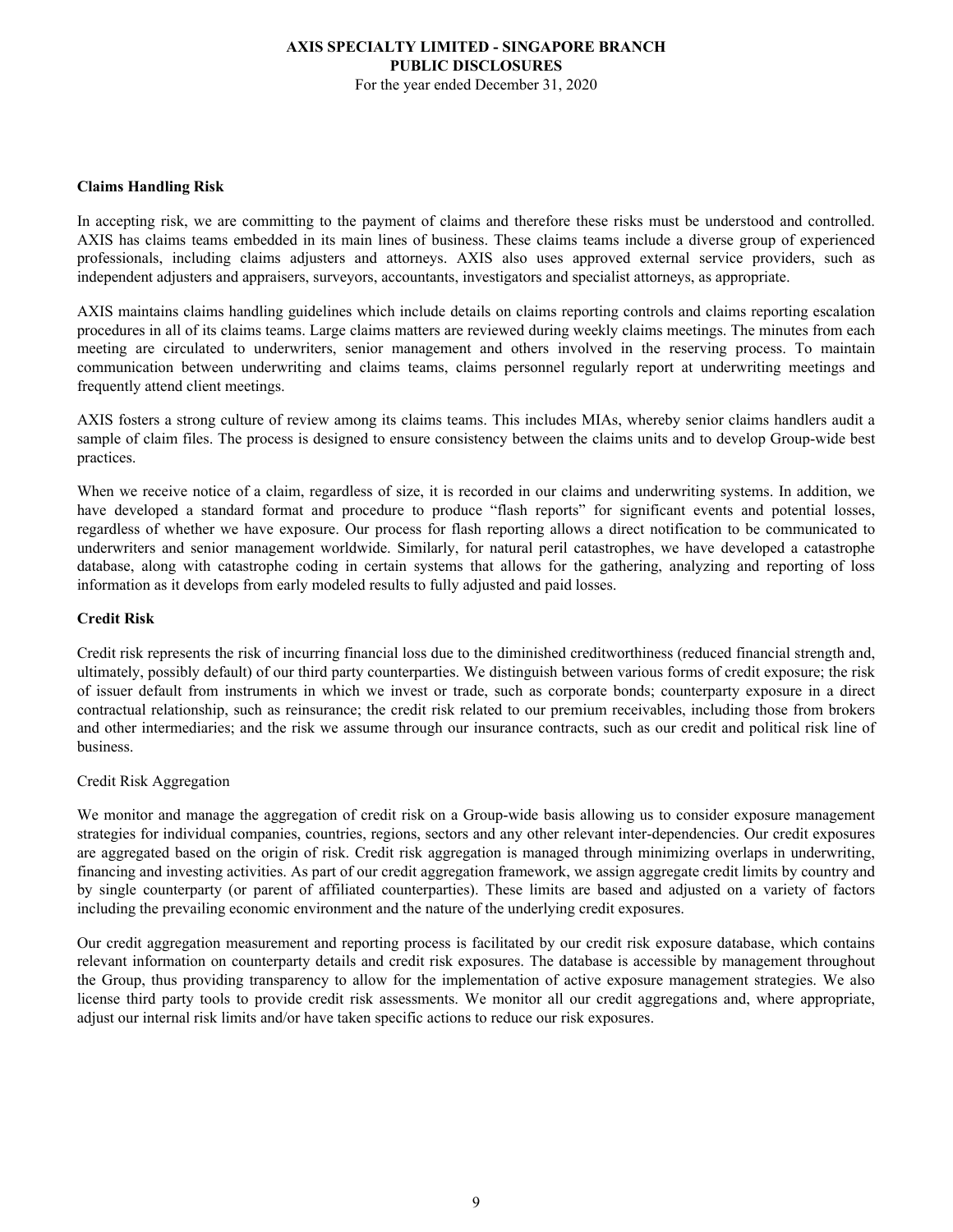For the year ended December 31, 2020

#### Credit Risk relating to Cash and Investments

In order to mitigate concentration and operational risks related to cash and cash equivalents, we limit the maximum amount of cash that can be deposited with a single counterparty and additionally limit acceptable counterparties based on current rating, outlook and other relevant factors.

Our fixed maturity investment portfolio is exposed to potential losses arising from the diminished creditworthiness of issuers of bonds as well as third party counterparties such as custodians. Our investment portfolio is managed by external investment managers in accordance with investment guidelines. We limit such credit risk through diversification, issuer exposure limits graded by ratings and, with respect to custodians, contractual and other legal remedies. Excluding U.S. government and agency securities, we limit our concentration of credit risk to any single corporate issuer to 2% or less of our investment grade fixed maturities portfolio for securities rated A- or above and 1% or less of our investment grade fixed maturities portfolio for securities rated below A-.

#### Credit Risk relating to Reinsurance Recoverable Assets

We are exposed to the credit risk of a reinsurer failing to meet its obligations under our reinsurance contracts. To help mitigate this, our purchases of reinsurance are subject to financial security requirements specified by our Reinsurance Security Committee ("RSC"). The RSC maintains a list of approved reinsurers, performs credit risk assessments for potential new reinsurers, regularly monitors approved reinsurers with consideration for events which may have a material impact on their creditworthiness, recommends counterparty limits for different types of ceded business and monitors concentrations of credit risk. This assessment considers a wide range of individual attributes, including a review of the counterparty's financial strength, industry position and other qualitative factors. Generally, the RSC requires reinsurers who do not meet specified requirements to provide collateral.

#### Credit Risk relating to Premium Receivables

The diversity of our client base limits credit risk associated with premium receivables. In addition, for insurance contracts we have contractual rights to cancel coverage for non-payment of premiums, and for reinsurance contracts we have contractual rights to offset premium receivables against corresponding payments for losses and loss expenses.

Brokers and other intermediaries collect premiums from customers on our behalf. We have procedures in place to manage and monitor credit risk from intermediaries with a focus on day-to-day monitoring of the largest positions.

These contractual rights contribute to the mitigation of credit risk, together with the monitoring of aged premium receivable balances. In light of these mitigating factors and considering that a significant portion of premium receivables are not currently due based on the terms of the underlying contracts, we do not utilize specific credit quality indicators to monitor premium receivable balances.

#### Credit Risk relating to Underwriting Portfolio

In our insurance segment, we provide credit insurance primarily for lenders (financial institutions) seeking to mitigate the risk of non-payment from their borrowers. This product complements our traditional political risk insurance business. For the credit insurance contracts, it is necessary for the buyer of the insurance, most often a bank, to hold an insured asset, most often an underlying loan, in order to claim compensation under the insurance contract. The vast majority of the credit insurance provided is for single-name illiquid risks, primarily in the form of senior secured bank loans that can be individually analyzed and underwritten. As part of this underwriting process, an evaluation of creditworthiness and reputation of the obligor is critical. We generally require our clients to retain a share of each transaction that we insure. A key element to our underwriting analysis is the assessment of recovery in the event of default and, accordingly, the strength of the collateral and the enforceability of rights to the collateral are paramount.

We avoid insurance for structured finance products defined by pools of risks and insurance for synthetic products that would expose us to mark-to-market losses. We also seek to avoid terms in our credit insurance contracts which introduce liquidity risk, most notably, in the form of a collateralization requirement upon a ratings downgrade.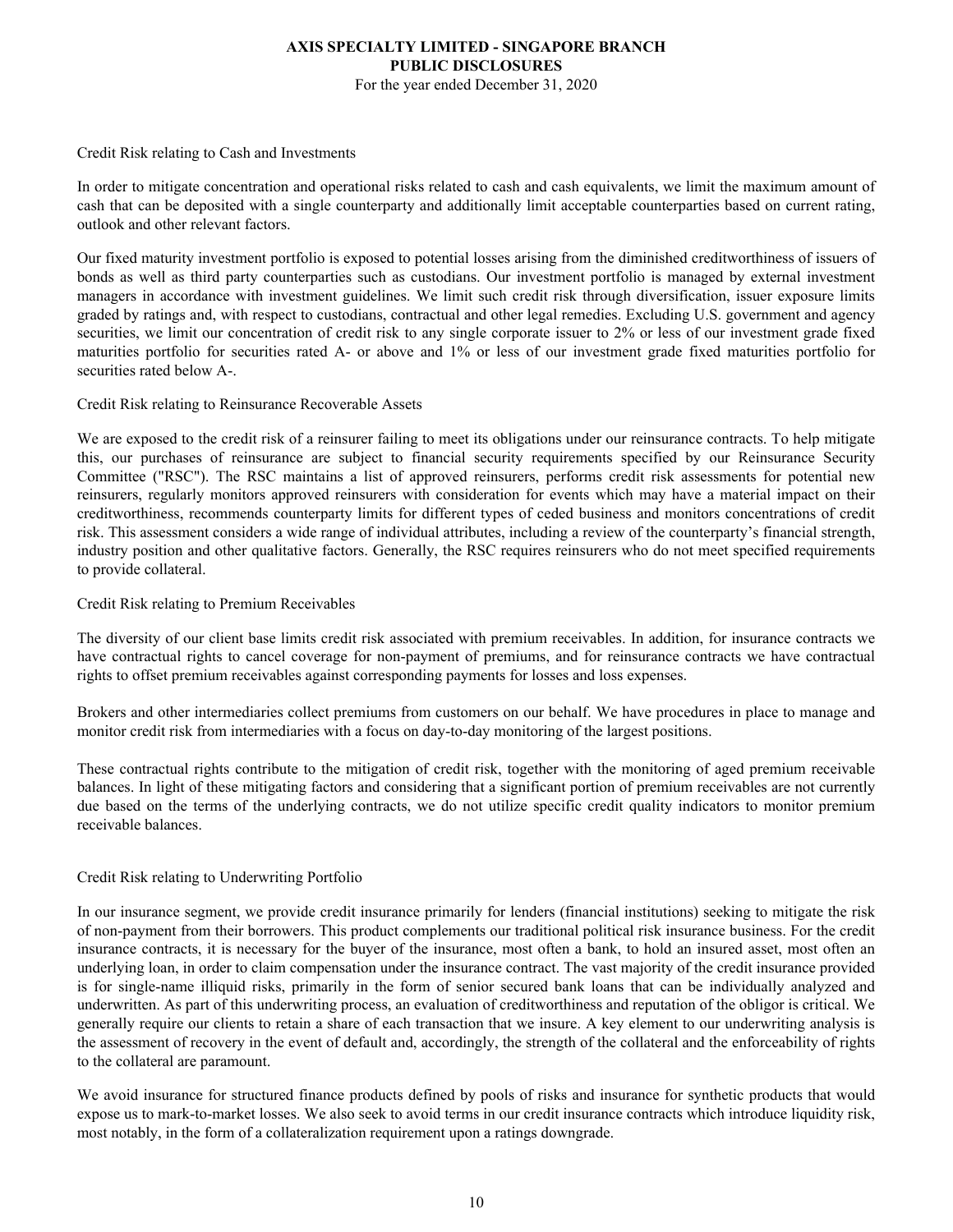For the year ended December 31, 2020

We also provide protection against sovereign default or sovereign actions that result in impairment of cross-border investments for banks and corporations. Our contracts generally include conditions precedent to our liability relating to the enforceability of the insured transaction and restricting amendments to the transaction documentation, obligations on the insured to prevent and minimize losses, subrogation rights (including rights to have the insured asset transferred to us) and waiting periods. Under most of our policies, a loss payment is made in the event the debtor failed to pay our client when payment is due subject to a waiting period of up to 180 days.

## **Market Risk**

Market risk is the risk that our financial instruments may be negatively impacted by movements in financial market prices or rates such as equity prices, interest rates, credit spreads and foreign exchange rates. Fluctuations in market rates primarily affect our investment portfolio.

Through asset and liability management, we aim to ensure that market risks influence the economic value of our investments and our loss reserves and other liabilities in the same way, thus mitigating the effect of market fluctuations. For example, we reflect important features of our liabilities, such as maturity patterns and currency structures, on the assets side of the balance sheet by acquiring investments with similar characteristics.

We supplement our asset-liability management with various internal policies and limits. As part of our strategic asset allocation process, different asset strategies are simulated and stressed in order to evaluate the 'optimal' portfolio (given return objectives and risk constraints) at both the group and operating entity level. Our investments team manages asset classes to control aggregation of risk and provide a consistent approach to constructing portfolios and the selection process of external asset managers. We have limits on the concentration of investments by single issuers and certain asset classes, and we limit the level of illiquid investments. Further, our investment guidelines do not permit the use of leverage in any of our fixed maturity portfolios.

We stress test our investment portfolios using historical and hypothetical scenarios to analyze the impact of unusual market conditions and to ensure potential investment losses remain within our risk appetite. At an annual aggregated level, we manage the total risk exposure to our investment portfolio so that the 'total return' investment loss in any one year is unlikely to exceed a defined percentage of our common equity at a defined return period.

We mitigate foreign currency risk by seeking to match our estimated (re)insurance liabilities payable in foreign currencies with assets, including cash and investments that are also denominated in such currencies. Where necessary, we use derivative financial instruments for economic hedging purposes. For example, in certain circumstances, we use forward contracts and currency options, to economically hedge portions of our un-matched foreign currency exposures.

The Branch's exposure to foreign currency risk arises primarily from insurance contract liabilities and insurance debtors denominated in currencies other than the Branch's functional currency. A key component of the Branch's mitigation of foreign currency risk is the whole account quota share reinsurance protection provided by the Home office as it follows the settlement currencies of the underlying reinsured policies. The Branch does not use derivative financial instruments to protect it against the volatility associated with foreign currency transactions, and other financial assets and liabilities created in the ordinary course of business.

#### **Operational Risk**

Operational risk represents the risk of loss as a result of inadequate processes, system failures, human error or external events, including but not limited to direct or indirect financial loss, reputational damage, customer dissatisfaction and legal and regulatory penalties.

The Group Risk function is responsible for coordinating and overseeing a group-wide framework for operational risk management. As part of this, we maintain an operational loss-event database which helps us monitor and analyze potential operational risk, identify any trends, and, where necessary, put in place improvement actions to avoid occurrence or recurrence of operational loss events. A group-wide Operational Risk Committee is also in place with oversight responsibility over the effectiveness of operational risk management practices throughout the Group.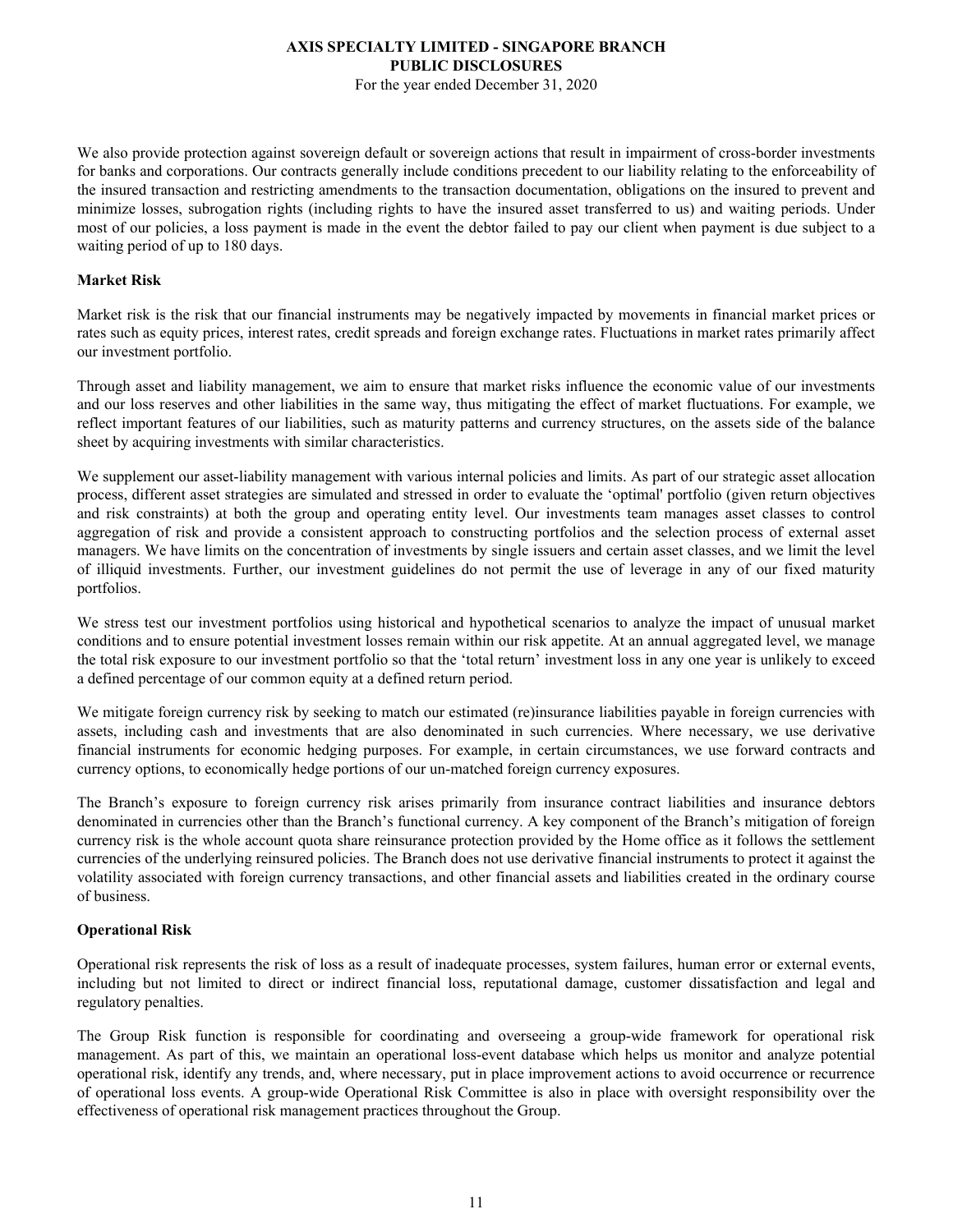For the year ended December 31, 2020

<span id="page-13-0"></span>We manage transaction type operational risks through the application of process controls throughout our business. In testing these controls, we supplement the work of our internal audit team with regular underwriting and claim MIAs (as discussed above).

We have specific processes and systems in place to focus on high priority operational matters such as information security, managing business continuity, and third party vendor risk:

- Major failures and disasters which could cause a severe disruption to working environments, facilities and personnel, represent a significant operational risk to us. Our Business Continuity Management framework strives to protect critical business functions from these effects to enable us to carry out our core tasks in time and at the quality required. During 2020, we continued to review our Business Continuity Planning procedures through cyclical planned tests.
- We have developed a number of Information Technology ("IT") platforms, applications and security controls to support our business activities worldwide. Dedicated security standards are in place for our IT systems to ensure the proper use, availability and protection of our information assets.
- Our use of third party vendors exposes us to a number of increased operational risks, including the risk of security breaches, fraud, non-compliance with laws and regulations or internal guidelines and inadequate service. We manage material third party vendor risk, by, among other things, performing a thorough risk assessment on potential large vendors, reviewing a vendor's financial stability, ability to provide ongoing service and business continuity planning.

# **Liquidity Risk**

Liquidity risk is the risk that we may not have sufficient financial resources to meet our obligations when they are due or would have to incur excessive costs to do so. As a (re)insurer, our core business generates liquidity primarily through premium, investment income and the maturity/sale of investments. Our exposure to liquidity risk stems mainly from the need to cover potential extreme loss events and regulatory constraints that limit the flow of funds within the Group. To manage these risks, we have a range of liquidity policies and measures in place:

- We maintain cash and cash equivalents and high quality, liquid investment portfolios to meet expected outflows, as well as those that could result from a range of potential stress events. We place limits on the maximum percentage of cash and investments which may be in an illiquid form as well as on the minimum percentage of unrestricted cash and liquid investment grade fixed income securities.
- There is a cash call cause in the whole account quota share reinsurance protection provided by the Head office for settlements above certain thresholds.
- We maintain committed borrowing facilities, as well as access to diverse funding sources to cover contingencies. Funding sources include asset sales, external debt issuances and lines of credit.

# **5. INSURANCE PROVISIONS**

The Branch annually prepares general purpose financial statements ("GPFS") in accordance with Financial Reporting Standards in Singapore. The GPFS are publicly available from the Accounting and Corporate Regulatory Authority of Singapore.

The provision for outstanding claims represents an estimate of the unpaid portion of the ultimate liability for losses and loss expenses for (re)insured events that have occurred at or before the reporting date. The balance reflects both claims that have been reported ("case reserves") and claims that have been incurred but not yet reported ("IBNR"). These amounts are reduced for estimated amounts of salvage and subrogation recoveries.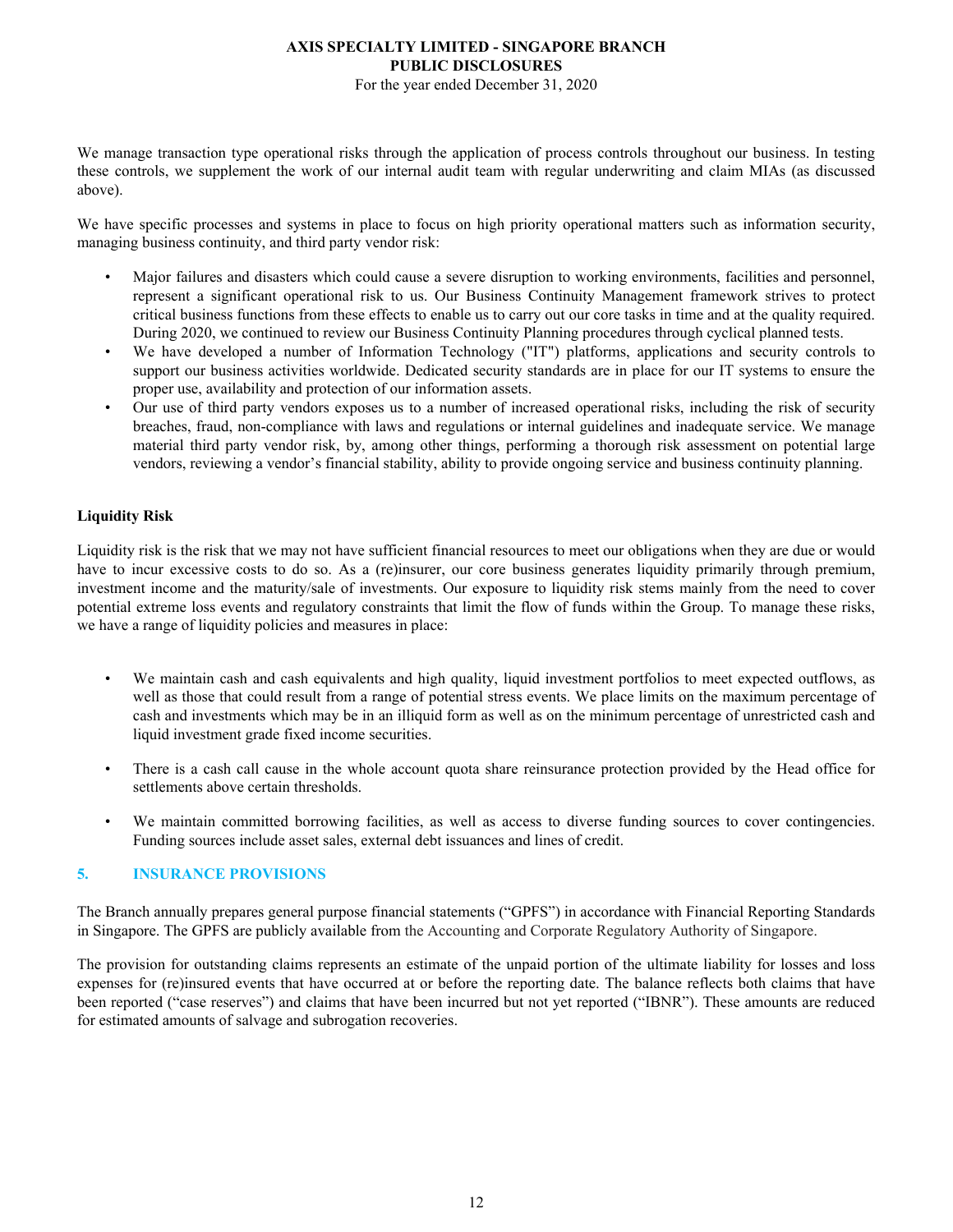For the year ended December 31, 2020

Reserves for losses and loss expenses are reviewed on a quarterly basis. Case reserves are primarily established based on amounts reported from insured and/or their brokers. Management estimates IBNR after reviewing detailed actuarial analyses and applying informed judgment regarding qualitative factors that may not be fully captured in the actuarial estimates. A variety of actuarial methods are utilised in this process, including the Expected Loss Ratio, Bornhuetter-Ferguson and Chain Ladder methods. The Branch's estimate is highly dependent on management's judgment as to which method(s) are most appropriate for a particular accident year and class of business. The Branch's historical claims data is often supplemented with industry benchmarks when applying these methodologies.

Unearned premium reserves represent the portion of premiums written which relates to the unexpired risks under contracts in force. (Re)insurance premiums are earned evenly over the period during which the Branch is exposed to the underlying risk, which is generally one to two years with the exception of multi-year contracts.

The premiums paid to reinsurers (i.e. ceded premiums written) are expensed over the coverage period. Prepaid reinsurance premiums or reinsurers' portion of the unearned premium reserves represent the portion of premiums ceded which relate to the unexpired term of the contracts in force.

For purposes of the Branch's solvency assessment and regulatory filings its insurance liabilities are established in accordance with the Insurance valuation and capital regulations 2004 as prescribed by the Monetary Authority of Singapore ("MAS") and are comprised of Premium Liabilities and Claims Liabilities.

MAS' Insurance valuation and capital regulations 2004 define:

Premium Liabilities: as the higher of -

(i) the unearned premium reserves of the fund calculated as the aggregate of unearned premium reserves for each policy; or

(ii) the unexpired risk reserves, calculated as the sum of:

(a) the value of the expected future payments arising from future events insured under policies in force as at the valuation date, including any expense expected to be incurred in administering the policies and settling relevant claims; and

(b) any provision for any adverse deviation from the expected experience, calculated based on the 75 per cent level of sufficiency.

Claim Liabilities: an amount not less than the sum of:

(i) the value of the expected future payments in relation to all claims incurred prior to the valuation date (other than payments which have fallen due for payment on or before the valuation date), whether or not they have been reported to the insurer, including any expense expected to be incurred in settling those claims; and

(ii) any provision for any adverse deviation from the expected experience, calculated based on the 75 per cent level of sufficiency.

# **6. CAPITAL ADEQUACY**

The primary objective of the Branch's capital management strategy is to ensure the Branch's ability to continue as a going concern and to maintain compliance with Fund Solvency and Capital Adequacy Requirements as prescribed by the Singapore Insurance Act.

The Branch monitors its capital position and its compliance with these requirements on a regular basis. The Branch has complied with the above-mentioned solvency requirements during the financial year ended December 31, 2020. The Branch's capital consists of capital contributions from its head office, investment revaluation reserves and accumulated losses. The Branch's Capital Adequacy Ratio was 586% as at December 31, 2020.